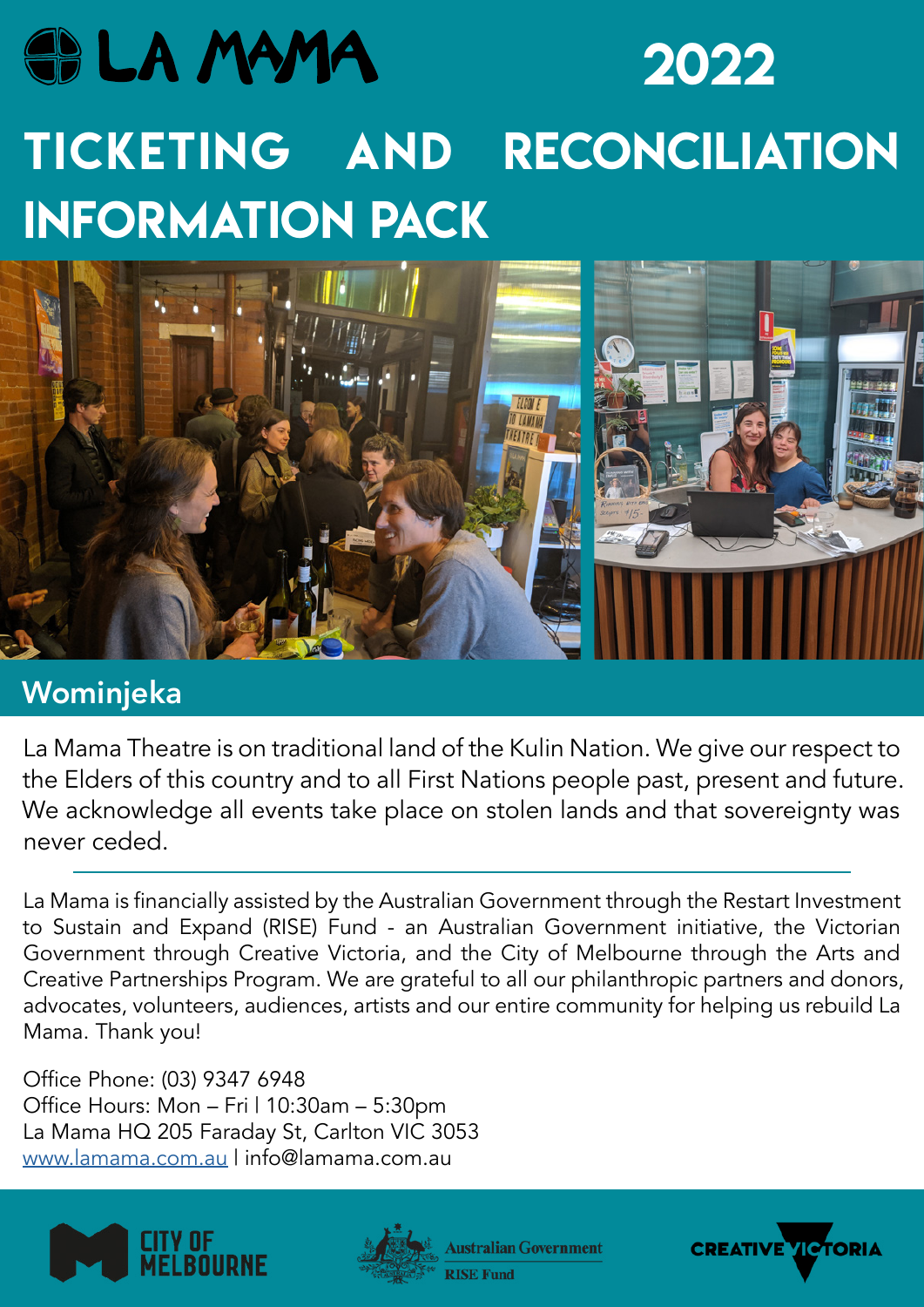## Introduction

In this pack you will find information relevant to the Ticketing and Reconciliation for your show.

I will support you in every way I can so that your team and the audience have a positive experience when engaging with your event.

Looking forward to seeing your show!

Isabel



Isabel Knight Ticketing and Reconciliation & Weekend Manager Tuesday, Wednesday, 12pm – 3.30pm Saturday & Sunday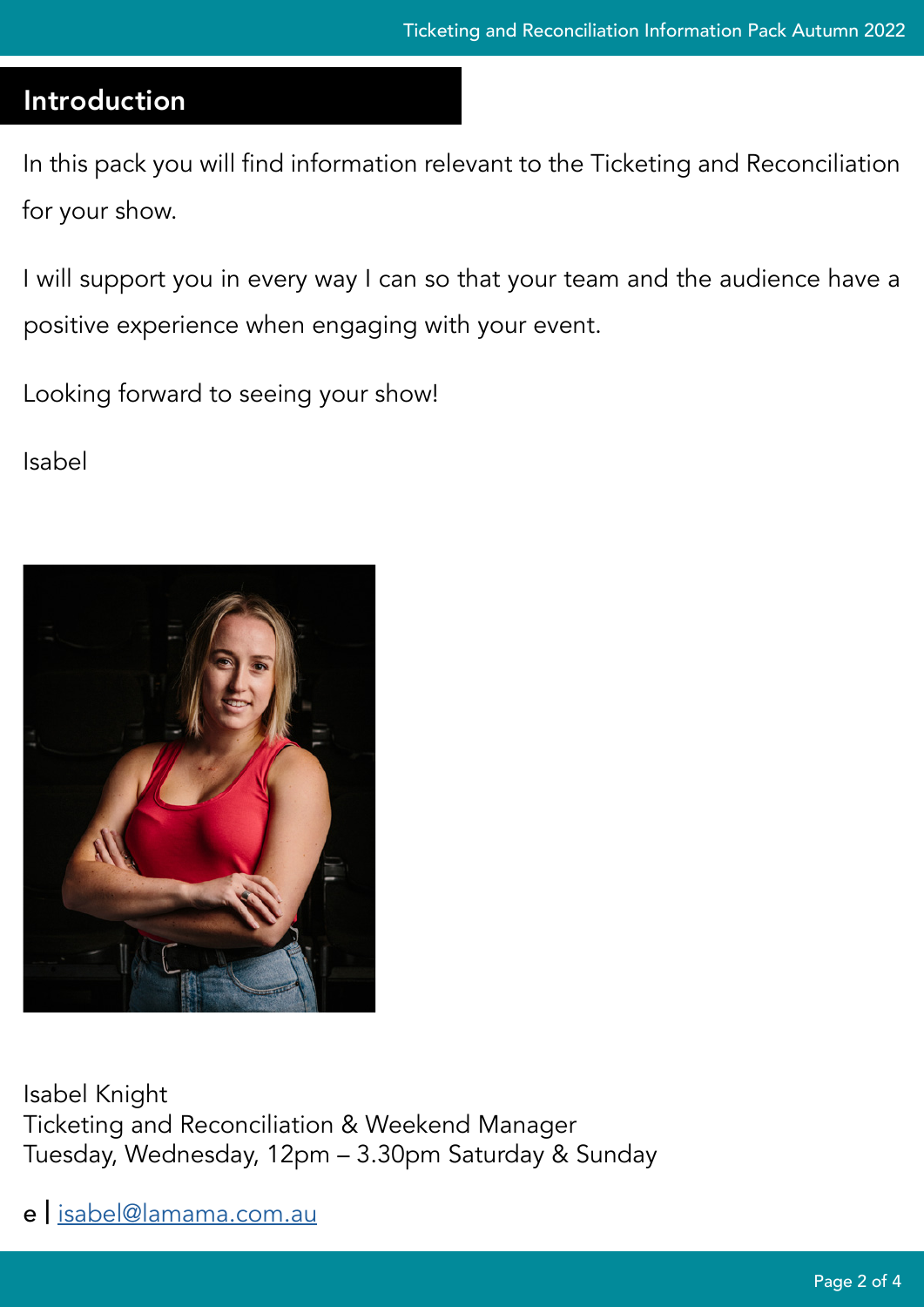### Trybooking / Ticketing

## Producer Access and Complimentary Tickets (Comps)

I will create your show's event for you in Trybooking.

You will receive a login code and instructions for access to your show's bookings and reports in **March** and you will have a chance to provide feedback before we go live on our website on Friday 1st April.

Consider who the best person in your team is to manage this and all the cast and crew comps for your season and please get this info to them as soon as possible

Through this portal you can do the following:

- **•** Book in complimentary tickets.
- **•** Monitor Door List.
- **•** Track sales by using the Event Revenue Itemised function for the most accurate breakdown of ticket sales by ticket type, estimated Box office income and event summary.

#### Booking Complimentary Tickets

It is very important that you book in your Opening night comps as soon as possible to avoid disappointment for your team.

Sophia manages all the Media, industry and funders invites and RSVPs for your show. These tickets can fill up an Opening night very quickly so it's always good to set aside a few comps for crew and family as soon as possible if you're wanting them to be at your Opening.

Your team can have as many comps as you like throughout the season, we leave that totally up to your discretion, however you must book them in yourself using the instructions sent to you to avoid any disappointment later, as we don't hold any tickets for you. Please reach out if you're having any trouble booking in your comps or monitoring your ticket sales. I am here to help.

#### If crew intend on sitting in on the show on any night during the season you must book

them in a seat under their name for each performance. Please ensure you put their name on the ticket (the name of your Producer or an artist is fine) rather than simply putting through a Box Office Quick Sale, this causes problems for your team and for FOH as it's very hard to track whom the ticket belongs to.

As the night gets closer, we can release any unused tickets for the public to use, please email [info@lamama.com.au](mailto:info@lamama.com.au) if you aren't using them all and we will release them for you.